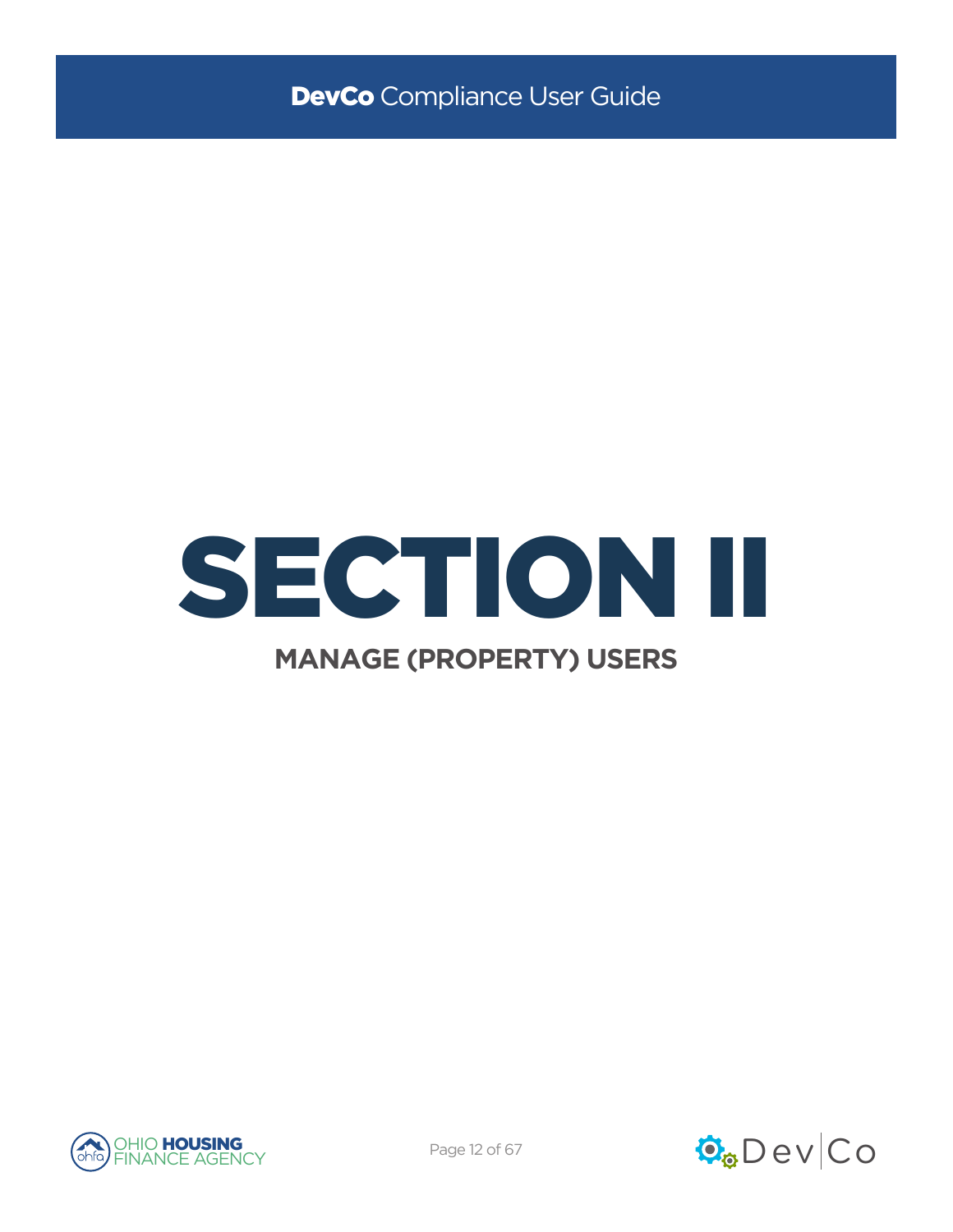# II. MANAGE (PROPERTY) USERS

Users with online owner or property manager access are responsible for approving access for their properties.



Step 1: Make sure you are on the Correct Organization, if you are managing more than one.



- The organization can either be viewed under My Profile or Properties Listing (Tenant Income Certification/Owner Certifications)
- To change your organization, go to Profile: Change Organization
- Highlight the Organization you want
- Check for errors in the Organization information
	- If there are errors use the DevCo Helpdesk at<https://devco.ohiohome.org/devcoinquiries>
- Select: Set